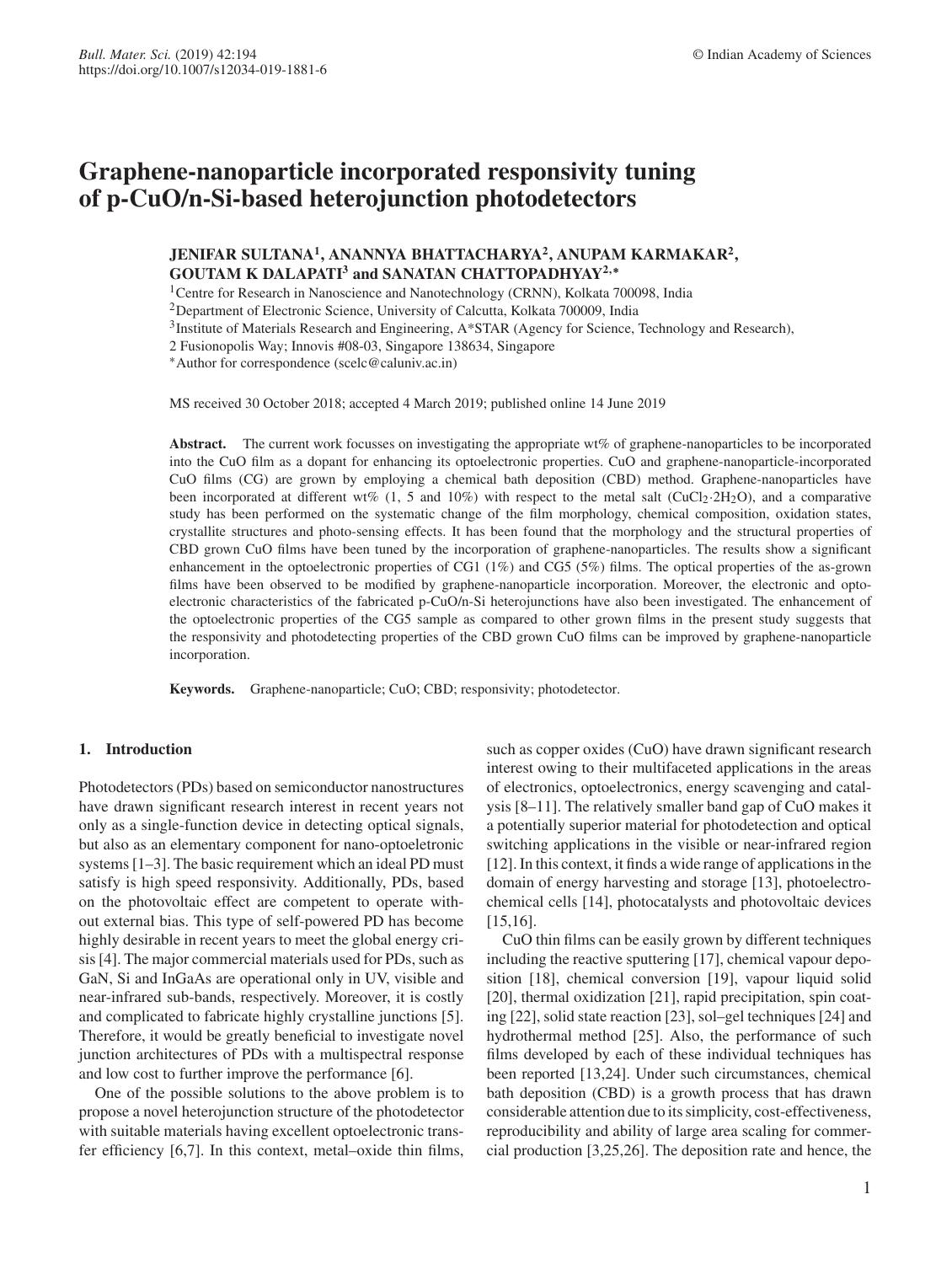thickness of the deposited film can be precisely controlled by varying pH, temperature and concentration of the solution.

Graphene-nanoparticles exhibit unique structural geometry and fascinating physical properties and hence, have great prospects in applied electronics [27–30]. Also, they are extensively used in a composite material to improve the electrical and mechanical properties of its host matrix. Graphene-nanoparticles when merged with the semiconductor system, enhance the optoelectronic properties of the system owing to their exceptional electron transport properties [27]. Being a good electron acceptor, they enhance the charge carrier separation and hence, the photocatalytic activity of the host semiconductor system. Reports are also available to indicate that the electrical and optical properties of the CuO-based devices can be significantly improved by graphene-nanoparticle addition [30]. Thus, investigation of the appropriate optimized doping percentage of graphenenanoparticles in CuO films is immensely crucial for their suitable use in the areas of nano-electronics, optoelectronics and photodetection.

In the current study, graphene-nanoparticles have been used in different ratios to dope CuO and thus, the optoelectronic properties of the CuO film have been tuned with graphene-nanoparticles. Both the CuO and graphenenanoparticle incorporated CuO film have been grown by the CBD technique. The changes in the surface morphology, crystallite quality and the chemical states of the as-deposited CuO films have been studied with the addition of graphenenanoparticles. Field emission scanning electron microscopy (FESEM), energy dispersive X-ray (EDX) spectroscopy, X-ray diffraction (XRD) and X-ray photoelectron spectroscopy (XPS) measurements have been employed for the structural and elemental characterization of the grown CuO films. The optical and optoelectronic properties of the grown films have been investigated by spectroscopic ellipsometric (SE) and responsivity measurements. Improvement in the optoelectronic properties of the CG5 film proves that graphene-nanoparticles to be a potential material as a dopant of CuO for optoelectronic applications.

## **2. Experimental**

The thin film of CuO has been grown on an n-silicon substrate by the CBD technique. For the growth of the CuO thin film, 1.705 g  $CuCl<sub>2</sub>·2H<sub>2</sub>O$  was dissolved in 100 ml of deionized (DI) water to make 0.1 M solution under constant stirring. To incorporate graphene-nanoparticles into the CuO film, initially graphene oxide was indigenously synthesized by modified Hummer's method and then, graphene nanoparticles were obtained by a thermal reduction method. The particle size has been obtained to be in the order of 80–100 nm. These graphene nanoparticles were further used to grow the CG samples. Graphene-nanoparticles, in three different wt% of 0.1 M CuCl<sub>2</sub> $\cdot$ 2H<sub>2</sub>O (1, 5 and 10%) i.e., 0.0175, 0.085 and 0.1705 g, were added to the above made solution. The solution was sonicated by using a sonicator (LMUC series) for 5 min, followed by continuous stirring before growth. Initially, the Si wafers were cleaned by standard RCA-I and RCA-II processing followed by native oxide removal. The cleaned wafers were then dipped vertically into the prepared solutions under constant stirring and heating. When the bath temperature rises to 60 $\degree$ C, 5 ml of ammonia solution (NH<sub>3</sub> + H<sub>2</sub>O) was added drop-by-drop to the reaction mixture and the solution was heated at 85°C with constant stirring and the deposition has been performed for 25 min. Thus, four samples, with a percentage of graphene-nanoparticles as 0, 1, 5 and 10%, were prepared and were named as CuO, CG1, CG5 and CG10. Post-deposition cleaning was performed in running DI water to remove the residual solutes and impurities and further dried by blowing nitrogen  $(N_2)$  gas. The as-deposited CuO and CG films were compared in terms of their structural, optical and electrical properties. For device fabrication, Ag dots with a diameter of 0.5 mm were deposited on the as-deposited films to form p-CuO/n-Si diodes. The surface morphology of the grown samples has been investigated, by using FESEM (JEOL FESEM JSM 6700F). Elemental and compositional analyses are performed by EDX (JEOL JSM 6700F) analysis. The structural and crystallographic orientations are conducted by employing the XRD. The chemical nature and oxidation states of copper on the surface of the samples were examined by XPS analysis. The XPS data are deconvoluted using Peak Fit software (version 4.12). SE was used to analyse the absorption coefficient ( $\alpha$ ) and optical band gap ( $E_g$ ) of all the as-deposited samples on the Si substrate. The current– voltage (*I*−*V*) and photoresponsivity measurements of the p-CuO/n-Si heterojunctions were performed by using a Keithley parameter analyser.

#### **3. Results and discussion**

Figure 1a–h shows the FESEM micrographs of the asdeposited CuO, CG1, CG5 and CG10 samples, respectively, in both low  $(1 \mu m)$  and high  $(100 \text{ nm})$  magnification scales.

The CuO sample shows a nonuniform film like morphology with no well-defined grain boundaries, however, graphenenanoparticle incorporation shows a change in the morphology to a nanofibre and nanoflake type as depicted in figure 1c– h. Also, with an increase in the percentage of graphenenanoparticles from 1 to 5%, the density of the nanofibres increases as shown in figure 1c–f. As the percentage of graphene-nanoparticles increases to 10%, the morphology changes to nanoflakes as evident from figure 1g and h.

The comparative EDX spectra of the as-deposited CuO, CG1, CG5 and CG10 samples are measured by employing the JEOL-JSM 7600F FESEM system and are shown in figure 2a–d, respectively. The corresponding surface morphology is also shown along with the EDX spectra. All the samples show the presence of copper (Cu) and oxygen (O).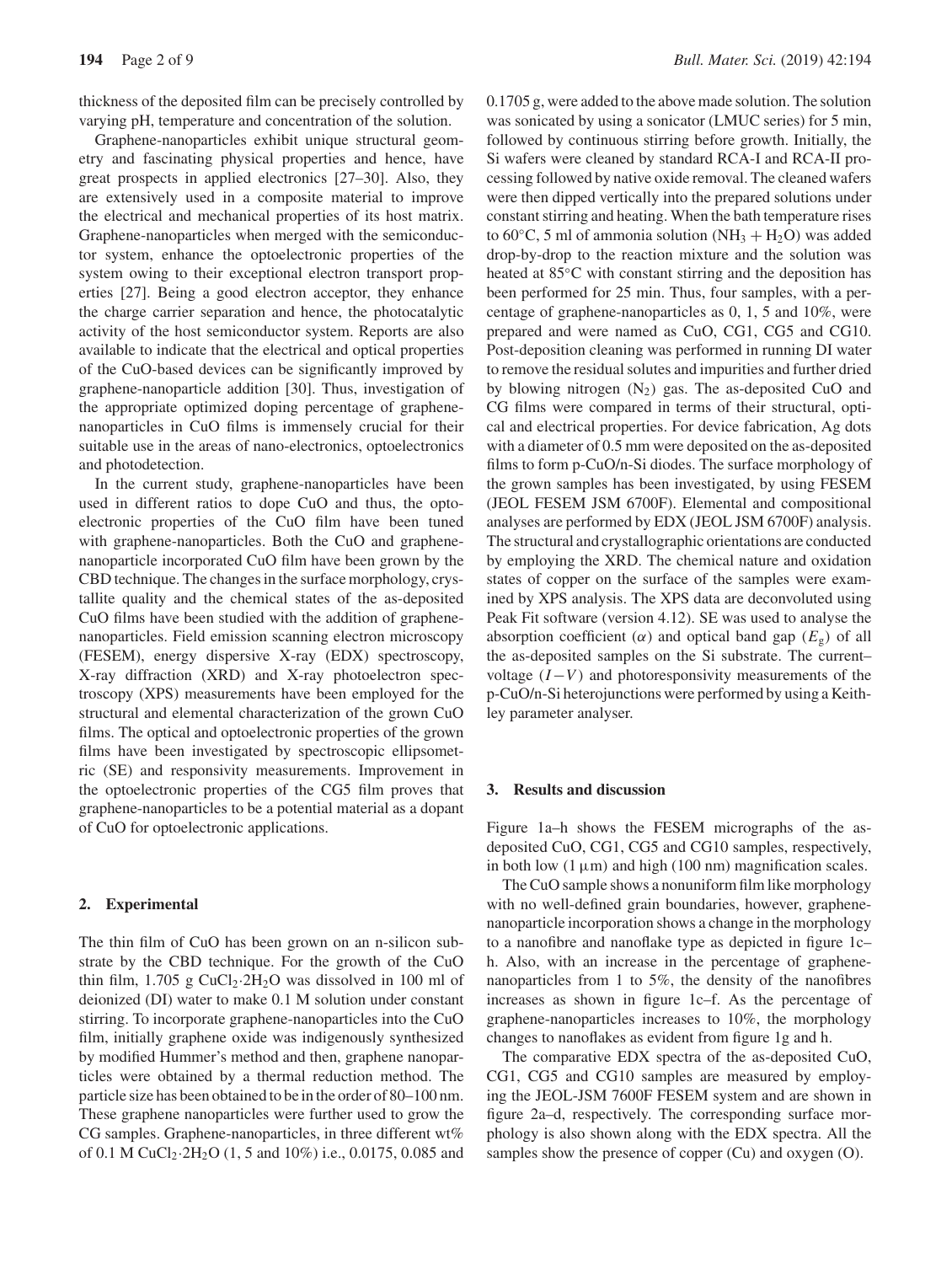

**Figure 1.** FESEM images of the CBD grown CuO and graphene incorporated CuO thin films at low (1μm) and high (100 nm) magnification scales: (**a**, **b**) CuO, (**c**, **d**) CG1, (**e**, **f**) CG5 and (**g**, **h**) CG10 samples.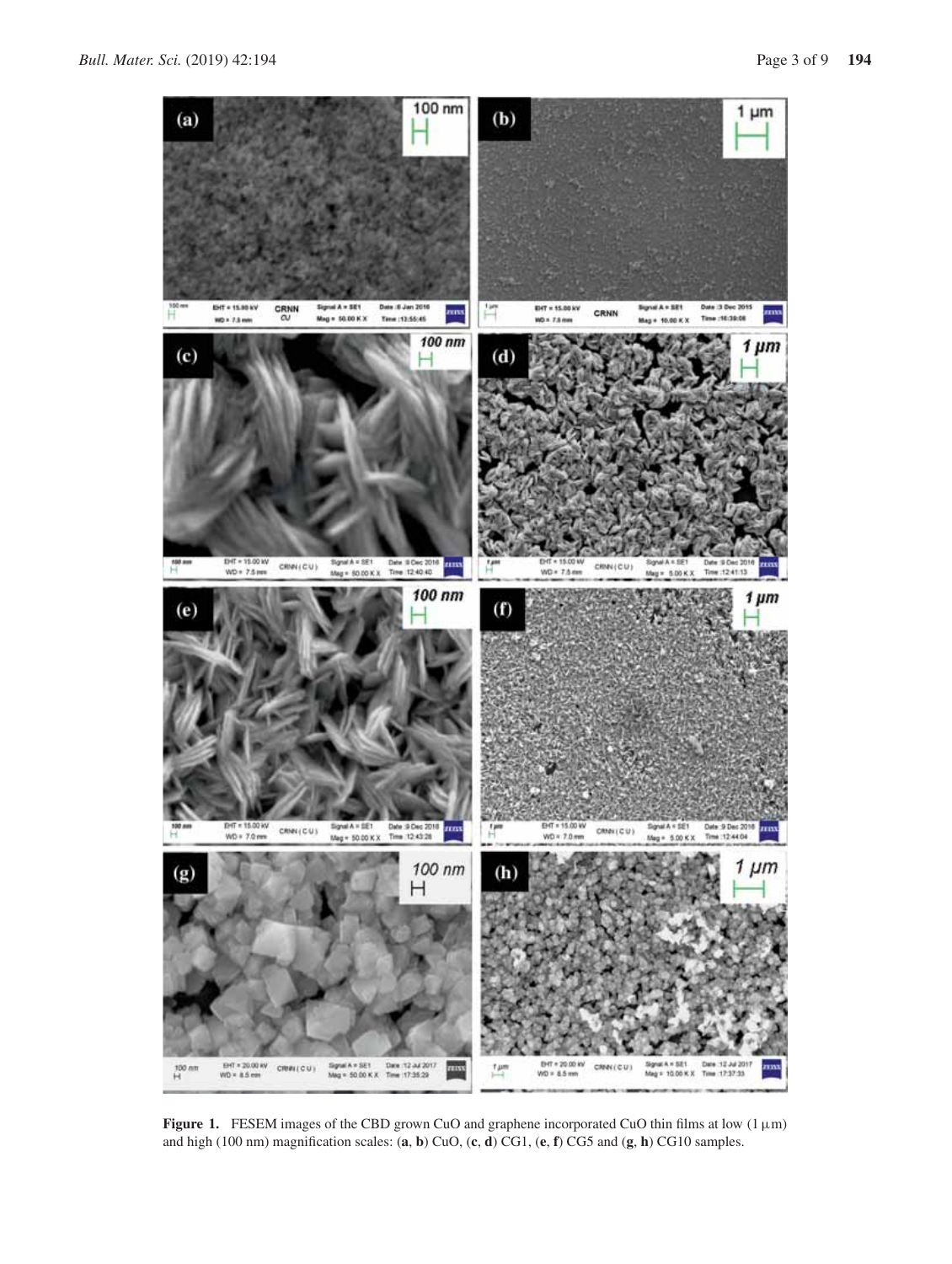

**Figure 2.** Comparative plots of EDX spectra for the as-deposited (**a**) CuO, (**b**) CG1, (**c**) CG5 and (**d**) CG10 samples.



**Figure 3.** Comparative plots of XRD patterns for the as-deposited CuO, CG1, CG5 and CG10 samples where peak I corresponds to the [002] plane of graphite and II, III and IV correspond to [110], [002] and [111] planes of CuO, respectively.

The crystallographic and structural orientations of the grown CuO and CG films have been investigated by XRD measurements and the relevant spectra are shown in figure 3. All the samples exhibit diffraction peaks corresponding to monoclinic CuO, which is verified by JCPDS card no. 80- 1917 [8]. The peaks II, III and IV correspond to 110, 002 and 111 planes of CuO. It is also apparent from the XRD spectra that the CG1, CG5 and CG10 samples also exhibit a comparatively low intensity peak at ∼25◦ (numbered I), which is indexed to be the (002) plane of the hexagonal graphite structure suggesting that the graphene-nanoparticles are incorporated into the CG samples [31,32]. Moreover, the basal spacing calculated from the XRD data by Bragg's law has been found to be 0.343, 0.346 and 0.347 nm for CG1, CG5 and CG10 samples, respectively. According to Saito *et al* [33], the basal distance for pure graphene is around 0.34 nm. Thus, the presence of graphene in the CG samples can be confirmed from the basal spacing data as reported in the literature [34]. The low intensity could be attributed to the relatively low amount and low diffraction intensity of graphene-nanoparticles as compared to CuO. Also, the peak corresponding to graphite seems to increase with the percentage of graphene-nanoparticles from 1 to 10%. As the diffraction patterns of the CG films are a superposition of both CuO and graphite, thus, clearly confirming that the graphenenanoparticles have been effectively incorporated into the CuO films.

To investigate the elemental composition and the chemical states of the grown samples, XPS measurements are conducted in the VG ESCALAB 220i-XL XPS system with a monochromatic AlKα source (1486.6 eV electron energy analyser using AlKα photons) in an ultrahigh vacuum chamber. The XPS spectra are analysed using the Peak-Fit software (Peak-Fit version 4.12) and the detailed results are shown in figures 4a–e, 5a–d and 6a–d, respectively. The relevant fitting parameters used for peak deconvolution are summarized in table 1.

Figure 4a shows the high resolution Cu 2p doublet XPS spectra of the grown CuO films with different graphenenanoparticle compositions. Also, to obtain more information about the oxidation states of Cu, the main Cu  $2p_{3/2}$  photoelectron peak along with its satellite are deconvoluted and are shown in figure 4b–e, respectively. It is worth noting that the Cu 2p XPS spectra of all the grown samples show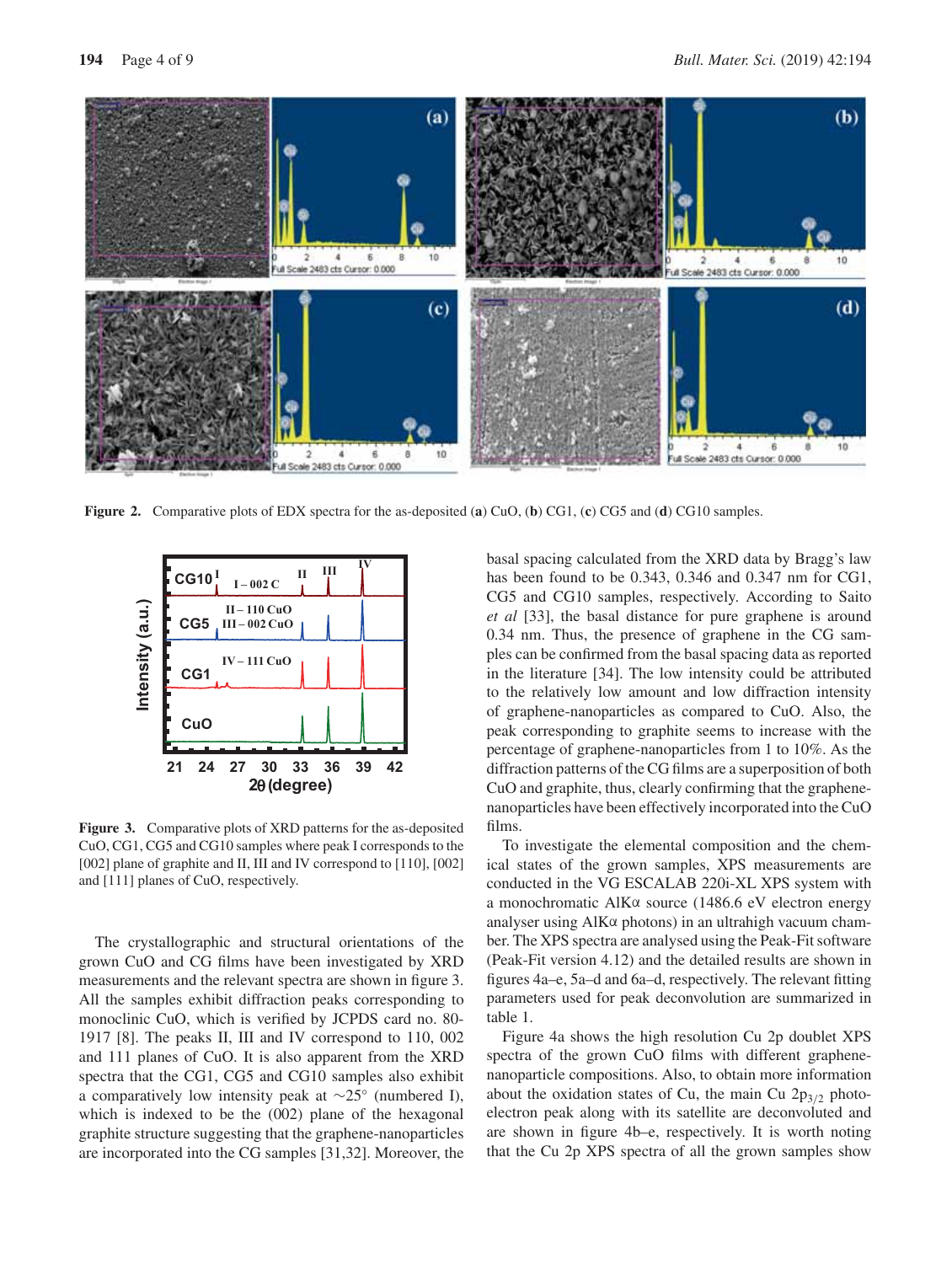

**Figure 4.** (**a**) Cu 2p XPS spectra of the as-deposited CuO and CG films and deconvoluted XPS spectra of the Cu  $2p_{3/2}$  main line and its corresponding satellite line of (**b**) CuO, (**c**) CG1, (**d**) CG5 and (**e**) CG10 samples.

Cu  $2p_{3/2}$  and  $2p_{1/2}$  doublet peaks along with their satellite lines, the latter being indicative of the  $Cu^{+2}$  state. It is apparent from figure 4a that Cu  $2p_{3/2}$  and  $2p_{1/2}$  doublet peaks are observed at ∼932.4 and 952.2 eV, respectively, with a spin–orbit splitting of 19.8 eV and small shoulder peaks are observed near the main peaks at ∼935 and 955 eV, respectively. The main sharp Cu  $2p_{3/2}$  peak indicates the formation of metallic Cu  $(Cu^0)$  and  $Cu^{2+}$  phases. The main Cu 2p peaks are accompanied by satellite lines at relatively higher binding energy of ∼9 eV. Such satellite lines are attributed to the characteristic features of the materials with a  $d^9$  configuration at the ground state, and due to the multiplet splitting of the  $2p<sup>5</sup>3d<sup>9</sup>$  final state band, thereby, confirming the formation of CuO [8]. This indicates that  $Cu^{0}/Cu^{+}$  and  $Cu^{2+}$ phases co-exist in all the grown films with varying graphenenanoparticle compositions. To obtain further information regarding the oxidation state of Cu, the Cu  $2p_{3/2}$  primary



**Figure 5.** Deconvoluted C 1s XPS spectra of: (**a**) CuO, (**b**) CG1, (**c**) CG5 and (**d**) CG10 samples.



**Figure 6.** Deconvoluted O 1s XPS spectra of: (**a**) CuO, (**b**) CG1, (**c**) CG5 and (**d**) CG10 samples.

peak and its corresponding satellite peak for all the films are deconvoluted as shown in figure 4b–e, respectively. The peak fit of the main Cu 2p peak of all the samples corresponds to two peaks at ∼932.2 and 933.3 eV which are indicative of metallic Cu  $(Cu^0)$  and CuO  $(Cu^{2+})$  phases along with two shake up satellite peaks of CuO at 939.7 and 942 eV, respectively [8]. Also, it is interesting to note from figure 4 that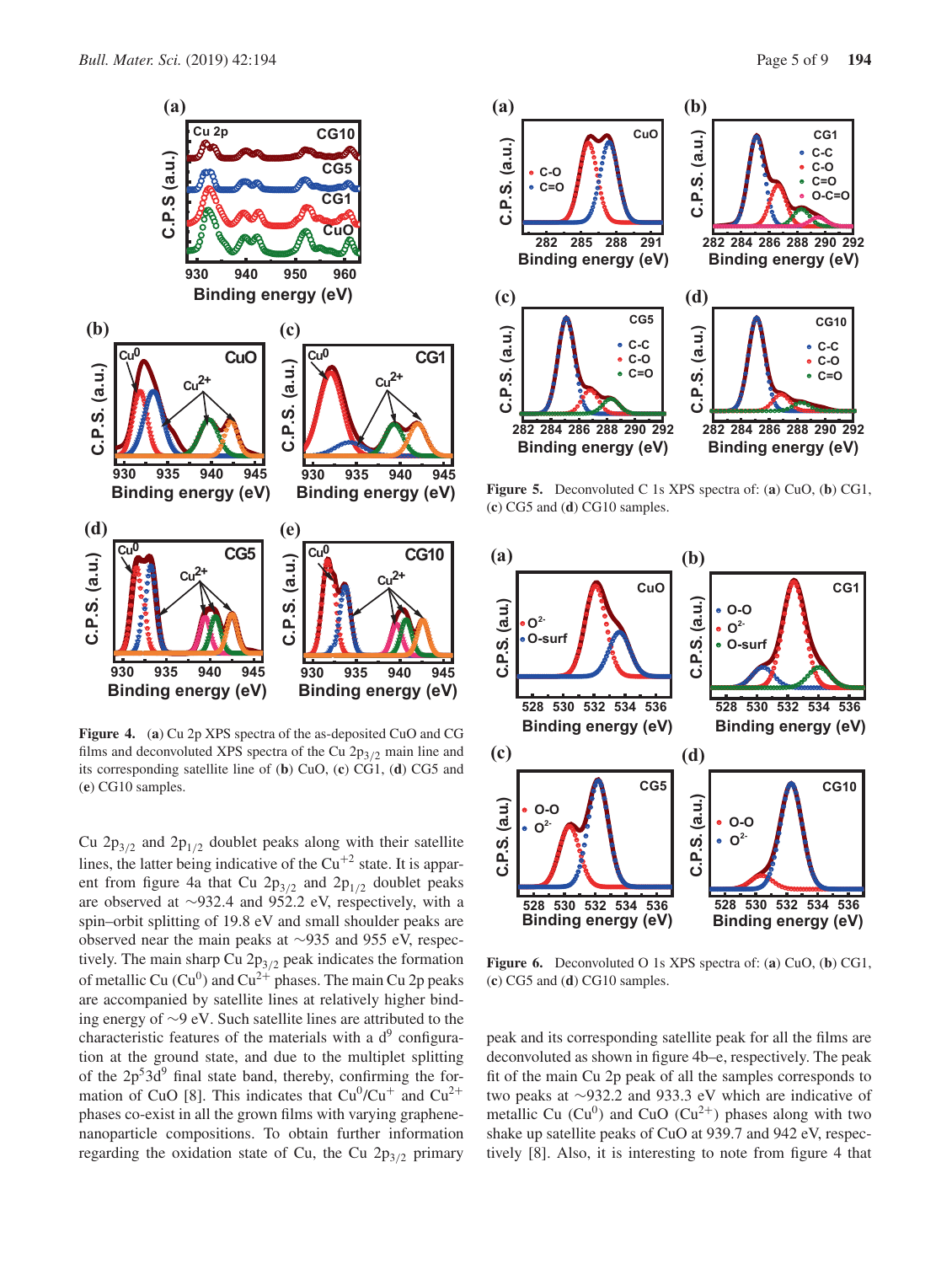**Table 1.** Fitting parameter  $(r^2$  coefficient of determination) for Cu 2p, C 1s and O 1s for all the as-deposited CuO and CG samples.

| Sample/phase    | CuO   | CG1   | CG5   | CG10  |
|-----------------|-------|-------|-------|-------|
| Cu 2p           | 0.965 | 0.964 | 0.984 | 0.978 |
| C <sub>1s</sub> | 0.987 | 0.996 | 0.998 | 0.998 |
| O <sub>1s</sub> | 0.989 | 0.998 | 0.993 | 0.996 |

the intensity of the Cu 2p peaks decreases with an increase in graphene composition which is indicative of the fact that the corresponding phases of Cu decrease, which corroborates with the XRD data.

To reveal information regarding the nature of carbon associated with the grown films, the C 1s spectrum is deconvoluted and is shown in figure 5a–d, respectively. The C 1s spectrum of the graphene-nanoparticle incorporated CuO films has a sharp peak at ∼284.8 eV along with other small peaks at higher binding energies. However, the C 1s spectrum of the pure CuO film shows a broad peak at ∼286 eV. As shown in figure 5a, the C 1s region of the pure CuO film is fitted by two sub-peaks at ∼286.8 and 287.6 eV corresponding to C–O and C=O groups, respectively. C 1s spectra of all the graphene-nanoparticle incorporated CuO films show a sharp peak at ∼284.8 eV corresponding to the C–C (C in graphene) group along with other small peaks as shown in figure 5b–d, respectively [31]. The CG1 sample shows four peaks ∼284.8, 286.8, 287.6 and 288.7 eV corresponding to C–C, C–O, C=O and O–C=O groups, respectively. Also, CG5 and CG10 samples show three peaks ∼284.8, 286.8 and 287.6 eV corresponding to C–C, C–O and C=O groups, respectively [31]. Again, it is worth to note from figure 5a–d that with an increase in the percentage of graphene, the main carbon peak corresponding to graphene at 284.8 eV became predominant, while the others markedly decreased, indicating the removal of oxygen-containing functional groups.

The deconvoluted O 1s spectra of the as-deposited CuO and CG samples are shown in figure 6a–d, respectively. It is evident from figure 6a–d that the main peak at ∼532.3 eV for all the samples is originated from the lattice oxygen  $O^{2-}$ . The peak at 530.1 eV is attributed to the O–O bond [35]. Furthermore, the broad peak at 534.3 eV is attributed to the adsorbed oxygen in the surface of the film [8].

Moreover, the peak area ratios of O 1s peaks have also been determined and tabulated in table 2. It is evident from the table that the peak area of the main peak (∼532.3 eV) originating from lattice oxygen  $(O^{2-})$  increases with an increase in graphene-nanoparticle concentration. This is attributed to the fact that the contribution from the surface adsorbed oxygen and O–O bond decreases with an increase in graphenenanoparticle concentration as these bonds are replaced with C–C bonds of graphene-nanoparticles.

To investigate the effect of graphene-nanoparticles on the optical properties of the CuO film, SE measurements have

Table 2. Peak areas of the deconvoluted O 1s peaks of the as-deposited CuO and CG samples.

| Sample/peak area | $Q^{2-}$ | $O-O$ | Adsorbed oxygen |
|------------------|----------|-------|-----------------|
| CuO              | 65.52    | --    | 34.48           |
| CG1              | 72.21    | 13.73 | 14.06           |
| CG5              | 75.56    | 24.44 |                 |
| CG10             | 89.45    | 10.55 |                 |



**Figure 7.** Plot of ellipsometric parameters: (a) psi  $(\Psi)$  and (b) delta  $(\Delta)$  in the wavelength range of 250–800 nm for the grown samples.



Figure 8. Plot of the extracted absorption coefficient with wavelength for the grown samples.

been performed in the spectral range of 250–800 nm. The respective  $\Psi$  (the amplitude ratio between reflected and polarized components  $(p)$ ) and  $\Delta$  (phase difference between the reflected and polarized components) have been measured for the angle of incidence of 60◦ and the comparative plots are shown in figure 7. The measured  $\Psi$  and  $\Delta$  are utilized to determine the extinction coefficient and hence, the absorption coefficient of the grown CuO and CG samples. The variation of absorption coefficients of the as-deposited films with wavelength is shown in figure 8.

Generally, two kinds of characteristic features have been reported in the spectra of graphene. One is at ∼310 nm, corresponding to an  $n-\pi^*$  plasmon peak. Another characteristic peak appears at ∼230 nm which corresponds to a  $\pi-\pi^*$  plasmon peak [36]. It is apparent from the plot that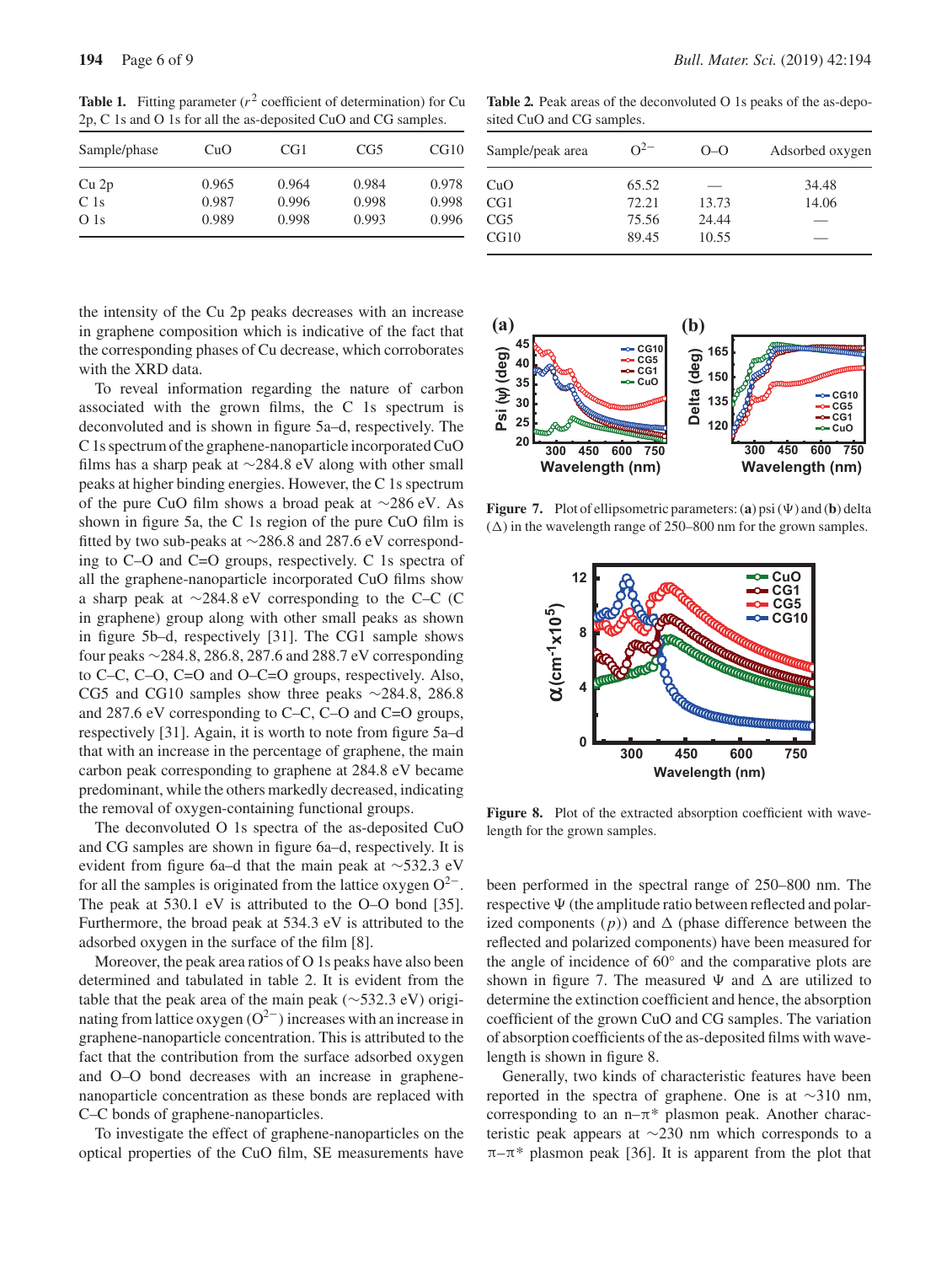the CuO film has a characteristic peak at ∼420 nm. However, with the addition of graphene-nanoparticles, the absorption coefficient increases in the considered wavelength range, except for the CG10 sample, along with an extra peak at ∼310 nm which is considered to be the contribution of graphene-nanoparticles corresponding to the  $n-\pi^*$  plasmon. As the percentage of graphene-nanoparticles increases, the absorption peak intensity at ∼310 nm also increases. With an increase in graphene-nanoparticles, the enhancement in absorbance is attributed to the increase of surface electric charge of the oxides and the modification of the fundamental process of electron–hole pair formation during irradiation [30]. For the CG10 sample, the contribution from graphenenanoparticles is the highest and CuO absorption is the lowest and hence, the peak at ∼310 nm is maximum for the CG10 sample.

The electrical characterization of the grown heterojunctions has been performed by measuring the current–voltage  $(I-V)$  characteristics under both dark and illuminated conditions by varying the light intensity  $(1-10 \text{ mW cm}^{-2})$  and also by using light of different wavelengths ranging from 300 to 1000 nm.

To investigate the photodetecting performance of the fabricated photodetectors, the photoresponsivity has been measured, which indicates how efficiently a detector responds to optical signals. It is generally expressed by the equation  $R = (I_{\text{photon}} - I_{\text{dark}})/P_{\text{in}}$ , where  $I_{\text{photon}}$ ,  $I_{\text{dark}}$  and  $P_{\text{in}}$ are the photocurrent, dark current and illumination power on the active area of the photodetector, respectively [7]. To demonstrate the effectiveness of graphene-nanoparticles on CuO-based photodetectors, the photoresponsivity has been measured with respect to the applied reverse bias voltage and graphene-nanoparticle percentage and is shown in figure 9a–c. It is apparent from the figures that the photoresponsivity is maximum for the CG5 sample and it also increases with applied reverse bias. The increase of responsivity for the CG5 sample may be attributed to the improved conductivity provided by graphene-nanoparticle incorporation, which acts as a conductive electron transport path [30]. Moreover, the change in the morphology to nanostructures as depicted from SEM images may also contribute to the improved absorption and hence photoresponsivity.

However, for the CG10 sample, the decrease in responsivity as compared to CG5 may be attributed to the increase in the absorption of graphene-nanoparticles (in UV range) as compared to CuO (in visible range). Thus, the overall responsivity under white light illumination decreases. This result also corroborates well with the optical and XPS data.

The responsivity of the photodetectors has also been plotted with varying light intensities and is shown in figure 10a–d. It is apparent from the plot that responsivity increases with an increase in the light intensity for all the photodetectors. To demonstrate the effectiveness of graphene-nanoparticles in improving the photovoltaic performance of CuO-based photodetectors, the photoresponsivity at 0 V bias has been measured under illumination of different wavelength lights



**Figure 9.** Variations in the responsivity of the photodetectors with graphene concentration as a function of reverse bias voltage under different light illuminations: (**a**) 1, (**b**) 5 and (**c**) 10 mW  $cm^{-2}$ .



**Figure 10.** Variations in the responsivity with light intensity of the photodetectors based on (**a**) CuO, (**b**) CG1, (**c**) CG5 and (**d**) CG10 samples at different reverse biases.

(300–1000 nm) and is shown in figure 11a. Also, the corresponding photovoltage generated is shown in figure 11b.

The variation of responsivity with wavelength at different reverse bias voltages of the grown samples is also shown in figure 12a–d. It is clear from the plots that both the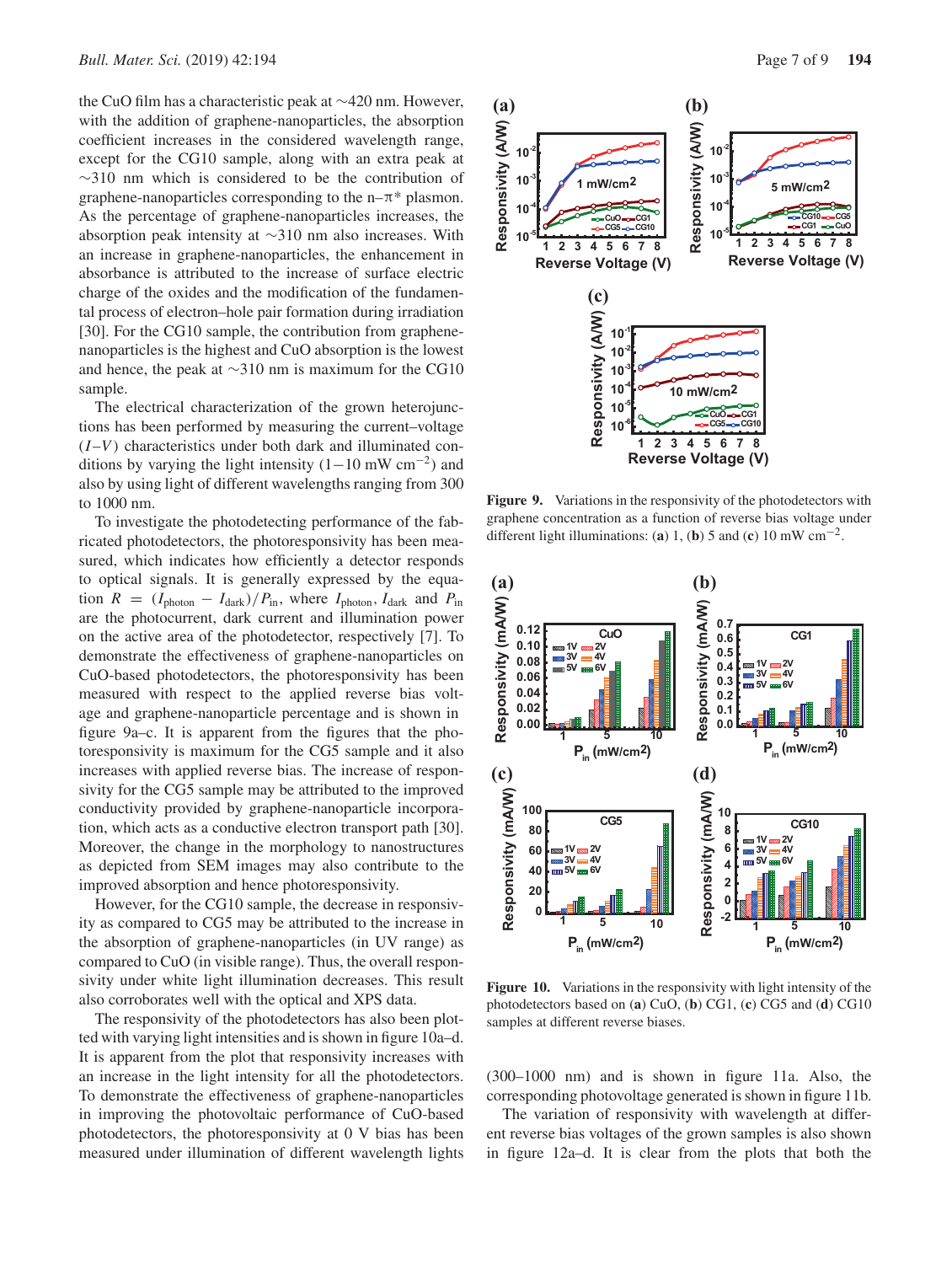

**Figure 11.** (**a**) Responsivity at 0 V bias and (**b**) photovoltage of the fabricated heterojunctions under light illumination of different wavelengths (300–1000 nm).



**Figure 12.** Variations in responsivity with wavelength (300–1000 nm) at different reverse bias voltages for (**a**) CuO, (**b**) CG1, (**c**) CG5 and (**d**) CG10 samples.

responsivity and photovoltage at 0 V bias have been increased by the addition of graphene-nanoparticles as compared to CuO, which is attributed to the enhanced electron collection efficiency by graphene-nanoparticles. The migration of electrons from the CuO film to the graphene-nanoparticle results in a separation of electrons and holes. This effectively reduces the recombination rate of the photogenerated charge carriers and enhances the electron collection efficiency, leading to an improvement in responsivity and photovoltage. However, the CG10 sample shows lower responsivity and photovoltage at 300 nm as compared to CG5. This can be explained by the fact that for the CG10 sample, the  $\pi-\pi^*$  plasmon peak is more dominating than the  $n-\pi^*$  plasmon peak. The  $\pi-\pi^*$  plasmon peak depends on two kinds of conjugative effects: one is related to nanometre-scale  $sp<sup>2</sup>$ 



**Figure 13.** Variations of external quantum efficiency at 0 V bias with photon energy of the fabricated photodetectors.

clusters and the other arises from linking chromophore units, such as C=C, C=O and C–O bonds [36]. XPS data reveal that there is an increase in the deconvoluted peaks corresponding to  $C=C$  at 284.8 eV, while the others  $(C=O)$ and C=O) are markedly decreased, indicating the removal of oxygen-containing functional groups for the CG10 sample as compared to other graphene containing samples. Now, since  $sp^2$  nanoclusters also contain C=C bonds, so, the decrease in photoresponsivity can be attributed to an increase in C=C bonds for the CG10 samples. Based on the above facts, it is inferred that the change in the photoresponsivity observed for CG10 is caused by the conjugative effect of sp<sup>2</sup> clusters, which influences the  $\pi-\pi^*$  plasmon peak [35].

The variation of external quantum efficiency with photon energy is shown in figure 13. It is clear from the figure that the external quantum efficiency for the CG5 sample is much more enhanced as compared to other samples, mainly in the wavelength range of 300–500 nm. Also, in the visible and NIR ranges, it has improved efficiency as compared to the as-deposited CuO sample. Thus, the CG5 sample proves to be the suitable material for photodetection in the range of 300–1000 nm.

## **4. Conclusions**

CuO and graphene-nanoparticle incorporated CuO films have been grown by the CBD method. To study the effect of graphene-nanoparticles on CuO-based photodetectors, three samples have been prepared by varying the concentration of graphene-nanoparticles from 1 to 10%. The morphology, optical properties and photosensitivity of CuO films have been systematically studied with graphene-nanoparticle concentration. It has been observed that the incorporation of graphene-nanoparticles has a significant impact on the CuO film morphology and its optoelectronic property. The crystalline nature and compositional analysis of the film are